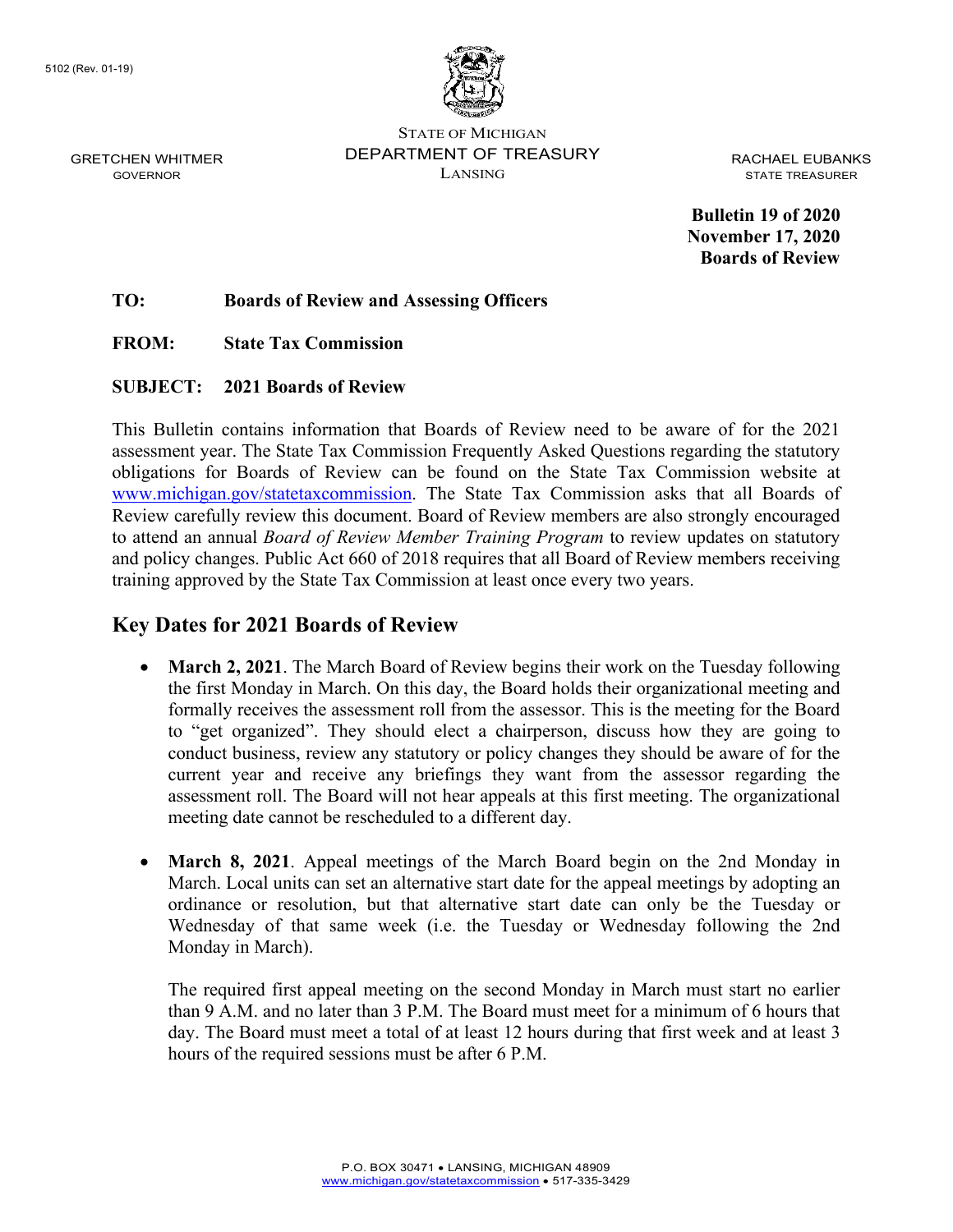- **April 5, 2021**. The March Board of Review must complete their work by the first Monday in April. Assessment rolls must be turned over to County Equalization by the Wednesday following the first Monday in April or 10 days following the close of the March Board, whichever is first.
- **July 20, 2021.** If convened, the July Board meets on the Tuesday following the third Monday in July, unless an alternate start date is adopted by the local unit.
- **December 14, 2021**. If convened, the December Board meets the Tuesday following the second Monday in December, unless an alternate start date is adopted by the local unit.

## **Alternate Start Dates for the July or December Boards of Review:**

Public Act 122 of 2008 amended MCL 211.53b to provide that July or December Boards of Review may have an alternate start date. The act requires that the governing body of the City or Township adopt by ordinance or resolution alternate start dates that must conform to the following: For the July Board, an alternate date during the week of the  $3<sup>rd</sup>$  Monday in July. For the December Board, an alternate date during the week of the 2<sup>nd</sup> Monday in December.

## **Documentation of Board of Review Changes:**

The State Tax Commission requires that all Boards of Review maintain appropriate documentation of their decisions including; minutes, a copy of the form 4035, form 4035a whenever the Board of Review makes a change that causes the Taxable Value to change and a Board of Review Action Report. Form 4035 must include a detailed reason why the Board made their determination. **Assessors please note, you are not required to file the Board of Review log or Action Report with the State Tax Commission.** 

Minutes must include all the following items:

- Day, time and place of meetings.
- Members present, members absent, name of elected chairperson and notation of any correspondence received.
- A log that identifies the hearing date, the petition number, the petitioner's name, the parcel number, the type of appearance, type of appeal and decision of the board of review.
- Record daily the actual hours the Board was in session, and time of daily adjournments. Record the closing date and time of the final annual session.

### **Inflation Rate used in the 2021 Capped Value Formula:**

MCL 211.34d defines the calculation for the Inflation Rate Multiplier. The statute states in part:

(l) "Inflation rate" means the ratio of the general price level for the state fiscal year ending in the calendar year immediately preceding the current year divided by the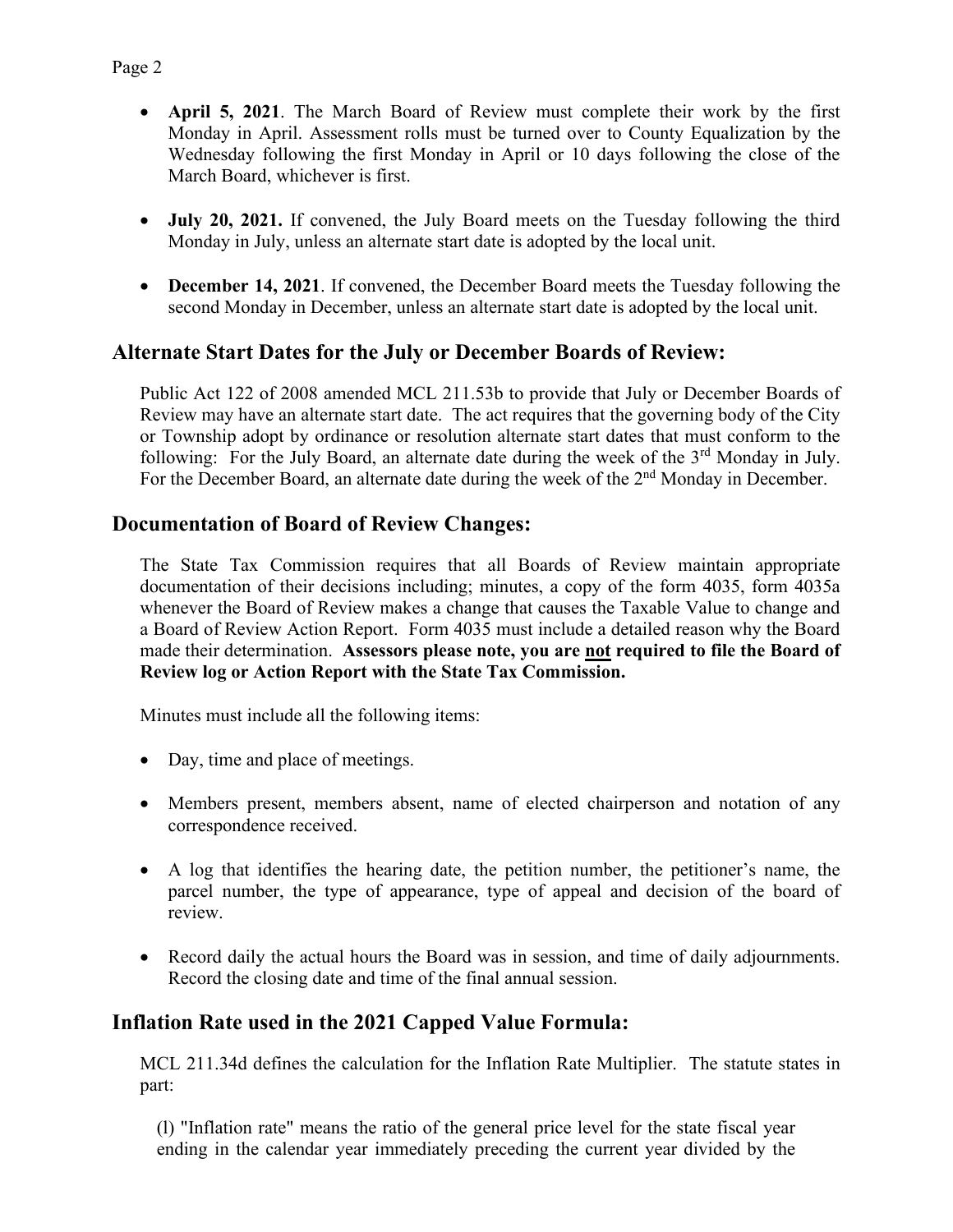general price level for the state fiscal year ending in the calendar year before the year immediately preceding the current year.

Further, (f) states "General price level" means the annual average of the 12 monthly values for the United States consumer price index for all urban consumers as defined and officially reported by the United States department of labor, bureau of labor statistics.

Based on this statutory requirement, the calculation for 2021 is as follows:

- 1. The 12 monthly values for October 2018 through September 2019 are averaged.
- 2. The 12 monthly values for October 2019 through September 2020 are averaged.
- 3. The ratio is calculated by dividing the average of column 2 by the average of column 1.

The specific numbers from the US Department of Labor, Bureau of Labor Statistics are as follows:

|          | FY 2018 - 2019 | FY 2019 - 2020 |         |
|----------|----------------|----------------|---------|
| Oct 2018 | 252.885        | Oct 2019       | 257.346 |
| Nov 2018 | 252.038        | Nov 2019       | 257.208 |
| Dec 2018 | 251.233        | Dec 2019       | 256.974 |
| Jan 2019 | 251.712        | Jan 2020       | 257.971 |
| Feb 2019 | 252.776        | Feb 2020       | 258.678 |
| Mar 2019 | 254.202        | Mar 2020       | 258.115 |
| Apr 2019 | 255.548        | Apr 2020       | 256.389 |
| May 2019 | 256.092        | May 2020       | 256.394 |
| Jun 2019 | 256.143        | Jun 2020       | 257.797 |
| Jul 2019 | 256.571        | Jul 2020       | 259.101 |
| Aug 2019 | 256.558        | Aug 2020       | 259.918 |
| Sep 2019 | 256.759        | Sep 2020       | 260.280 |
| Average  | 254.376        | Average        | 258.014 |
|          |                | Ratio          | 1.014   |
|          |                | %change        | 1.4%    |

#### **Inflation Rate Multiplier (IRM) Used in the 2021 Capped Value Formula**

The inflation rate, expressed as a multiplier, to be used in the 2021 Capped Value Formula is 1.014.

The 2021 Capped Value Formula is as follows:

### **2021 CAPPED VALUE = (2020 Taxable Value – LOSSES) X 1.014 + ADDITIONS**

The formula above does not include 1.05 because the inflation rate multiplier of 1.014 is lower than 1.05.

**Local units cannot develop or adopt or use an inflation rate multiplier other than 1.014 in 2021. It is not acceptable for local units to indicate to taxpayers that you do not know how the multiplier is developed.**

# **County Multipliers:**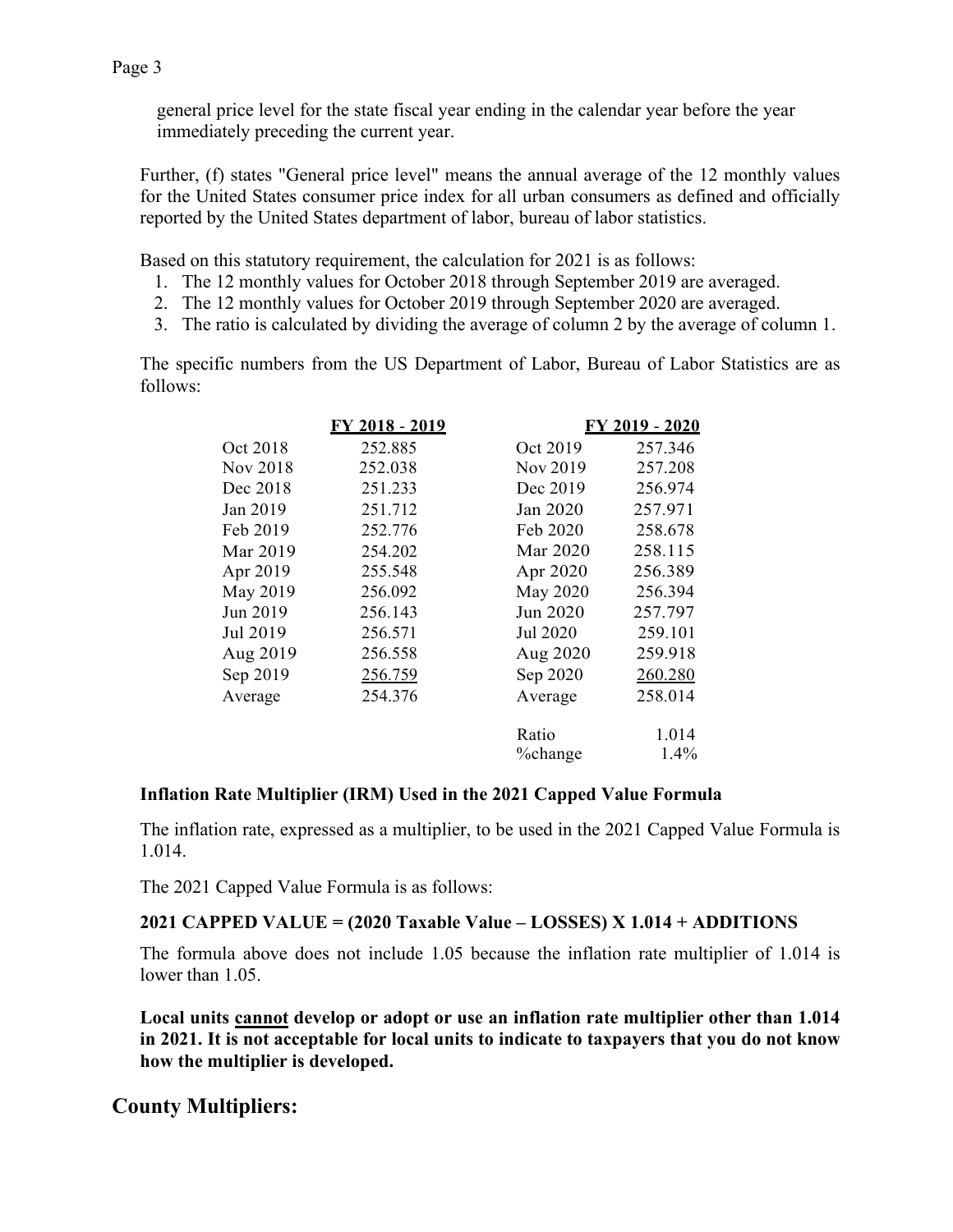It has come to the attention of the State Tax Commission that some Boards of Review believe it is appropriate to develop their own County Multipliers. It is not acceptable for a local unit or Board of Review to develop County Multipliers. The multipliers developed by the State Tax Commission must be used.

## **July and December Board of Review Authority and Qualified Errors:**

#### **Boards of Review and assessors are cautioned to take great care to ensure that any changes made by the July or December Board meet the requirements of MCL 211.53b.**

MCL 211.53b provides that the July or December Boards of Review can correct "qualified errors" for the current year and one prior year unless additional years are specifically addressed by the statute.

A correction under subsection (6) regarding Principal Residence Exemptions may be made for the year in which the appeal was filed and the three immediately preceding years.

Regarding MCL 211.27a(4); if the taxable value of property is adjusted and the assessor determines that there had not been a transfer of ownership, the taxable value of the property shall be adjusted for the current year and for the three immediately preceding calendar years. An adjustment under this subsection shall be considered the correction of a clerical error.

### **Qualified Errors are defined in MCL 211.53b as:**

- A clerical error relative to the correct assessment figures, the rate of taxation, or the mathematical computation relating to the assessing of taxes
- A mutual mistake of fact.
- An adjustment under section  $27a(4)$  taxable value or an exemption under section 7hh(3)(b)– qualified start-up business exemption.
- An error of measurement or calculation of the physical dimensions or components of the real property being assessed.
- An error of omission or inclusion of a part of the real property being assessed.
- An error regarding the correct taxable status of the real property being assessed.
- An error made by the taxpayer in preparing the statement of assessable personal property under section 19.
- An error made in the denial of a claim of exemption for personal property under section 9o.
- An issue beyond the control of a disabled veteran or his or her unremarried surviving spouse that causes a denial of an exemption under section 7b. An issue beyond the control of a disabled veteran or his or her unremarried surviving spouse means an error made by the local tax collecting unit in the processing of a timely filed exemption affidavit or a delay in the determination by the United States Department of Veterans Affairs that a veteran is permanently and totally disabled as a result of military service and entitled to veterans' benefits at the 100% rate.

#### **"Clerical Errors' and 'Mutual Mistakes of Fact' are defined by the courts as follows:**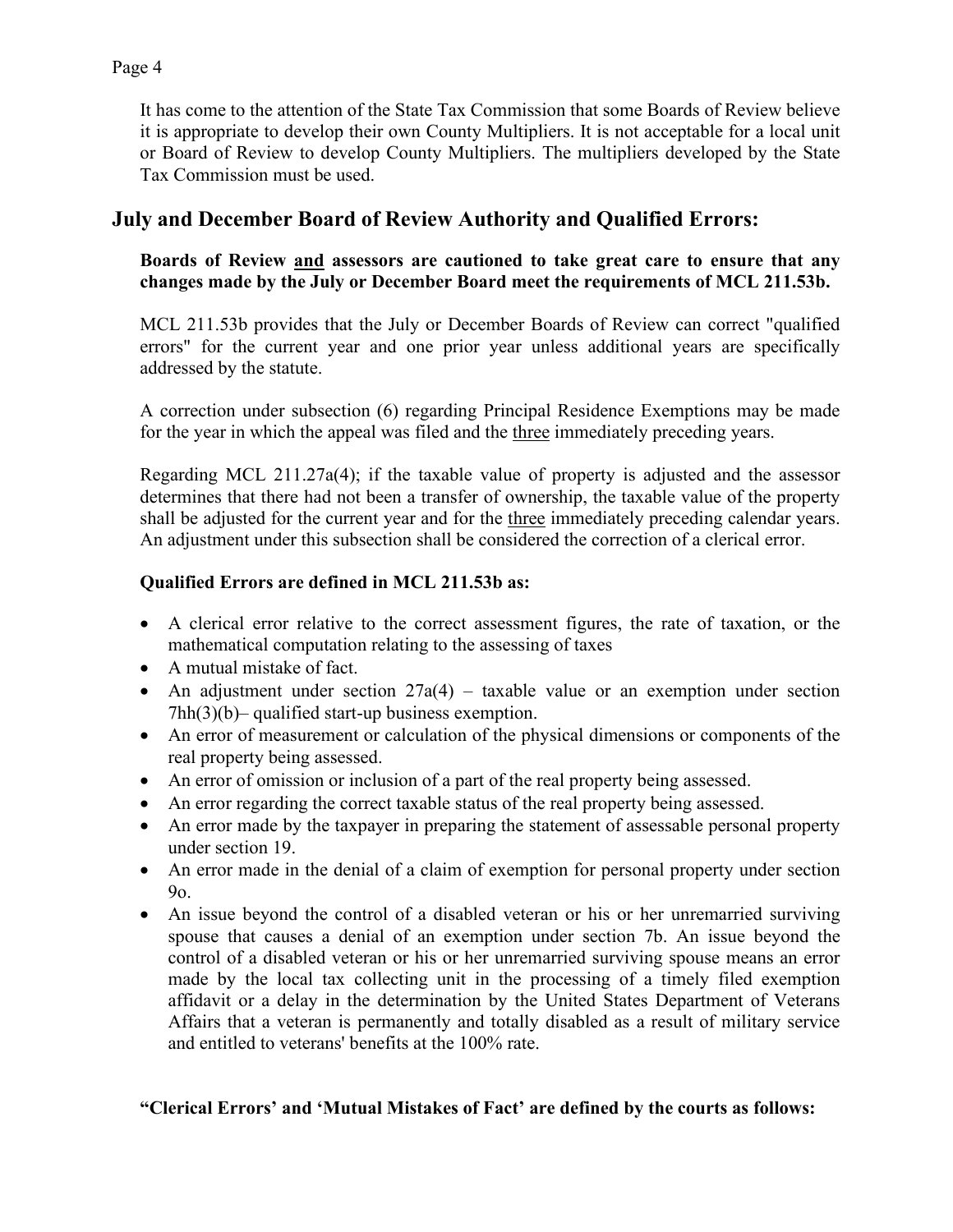**Clerical Error** was defined by the Court of Appeals in *International Place Apartments v Ypsilanti Township* 216 Mich App 104; 548 NW2d 668 (1996), as "an error of a transpositional, typographical, or mathematical nature." July and December Boards of Review are NOT allowed to revalue or reappraise property when the reason for the action is that the assessor did not originally consider all relevant information.

**Mutual Mistake of Fact** was defined by the Court of Appeals in *Ford Motor Co v City of Woodhaven*, 475 Mich 425; 716 NW2d 247 (2006) as "an erroneous belief, which is shared and relied on by both parties, about a material fact that affects the substance of the transaction." This definition was clarified by the Michigan Supreme Court in *Briggs Tax Service, LLC v Detroit Public Schools*, 485 Mich 69; 780 NW2d 753 (2010). The Michigan Supreme Court indicated that to qualify, the "mutual mistake of fact" must be one that occurs only between the assessor and the taxpayer.

# **Disabled Veterans Exemption:**

The State Tax Commission guidance on the Disabled Veterans Exemption can be found on the State Tax Commission website. Boards of Review are encouraged to review all Disabled Veterans Exemption guidance issued by the State Tax Commission.

Boards of Review are strongly cautioned that the determination that a veteran is 100% disabled or individually unemployable is made by the U.S. Department of Veterans Affairs. Boards of Review **do not** have authority to make an independent determination that a veteran is 100% disabled or individually unemployable. Boards of Review **do not** have the authority to determine a veteran is not 100% disabled or individually unemployable once the U.S. Department of Veterans Affairs has issued their determination.

**Public Act 206 of 2020:** On October 14, 2020, PA 206 of 2020 was signed into law. This Act amends MCL 211.53b regarding July and December Board of Review authority by adding as a qualified error an issue beyond the control of a disabled veteran or the unremarried surviving spouse that caused a denial of the disabled veterans exemption:

- 1. An error made by the local tax collecting unit in processing of a timely filed exemption affidavit; or
- 2. A delay in the determination by the United States Department of Veterans Affairs that a veteran is permanently and totally disabled as a result of military service and entitled to veterans' benefits at the 100% rate.

**Disabled Veterans Exemption for Unremarried Surviving Spouse:** The State Tax Commission is aware that the Michigan Tax Tribunal in MTT Docket 16-004780, *Deborah E. Rabun v City of Farmington Hills*, held that a surviving spouse cannot qualify for the exemption when the deceased disabled veteran never owned or occupied the subject property as a homestead.

While the STC understands that is the position of the MTT, the STC does not agree or support that determination. It was never legislative intent that the unremarried surviving spouse be required to forever live in the original home. STC guidance indicates that: *the Disabled Veteran's exemption is not an exemption for the benefit of the property. Instead, it is an exemption personal to the qualifying disabled veteran or the unremarried surviving spouse of the qualified deceased disabled veteran.*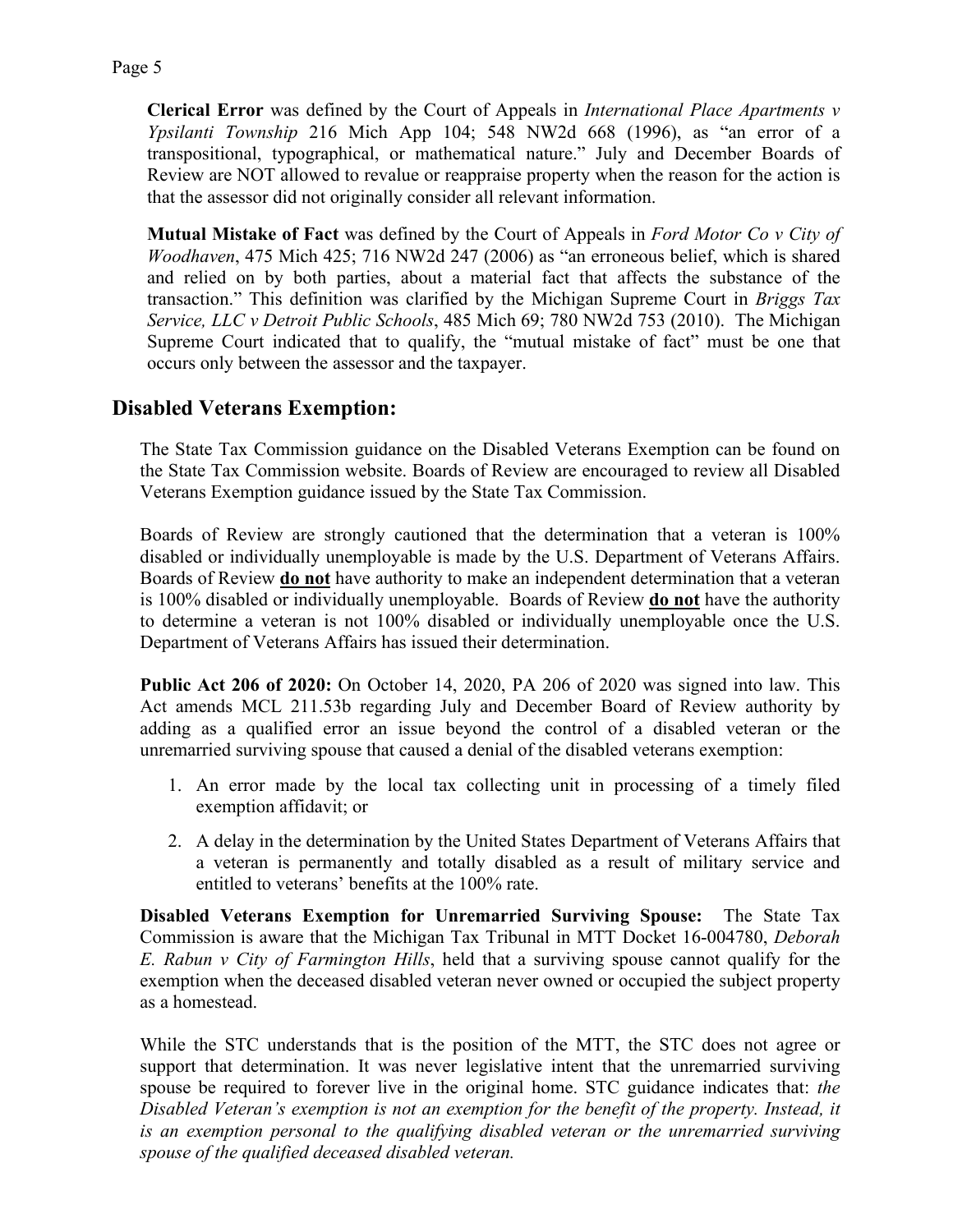Since the exemption is personal to the qualified individual the STC is advising assessors and Boards of Review that they can and should approve exemptions for unremarried surviving spouses that meet all other statutory requirements, regardless of if the disabled veteran ever owned or occupied that subject property as a homestead.

# **Personal Property Tax:**

Public Acts 261-264 of 2017 changed the appeal procedure for both the Small Business Taxpayer Exemption and the EMPP exemption. Taxpayers who miss the February 20 filing deadline for either exemption may file a late application directly with the March Board of Review. The March Board of Review should grant the exemption as long as the taxpayer otherwise qualifies for the exemption. Both the Guide to the Small Business Taxpayer Exemption and the Assessors Guide to EMPP and ESA have been updated to reflect these statutory changes.

**Important Reminder**: The July and December Boards of Review **have no authority** over the Eligible Manufacturing Personal Property Exemptions contained in MCL 211.9m and MCL 211.9n. If an assessor misplaces or missed a timely filed Form 5278, that **is not** considered a clerical error or mutual mistake and cannot be considered by the July or December Board of Review.

The Guide to the Small Business Taxpayer Exemption and Assessors Guide to EMPP and ESA are available online at [www.michigan.gov/propertytaxexemptions.](https://www.michigan.gov/propertytaxexemptions)

Further information and guidance on the Eligible Manufacturing Personal Property (EMPP) Exemption, Special Acts and the Essential Services Assessment (ESA) is available at [www.michigan.gov/ESA.](https://www.michigan.gov/ESA) Additional questions should be sent via email to [ESAQuestions@michigan.gov.](mailto:ESAQuestions@michigan.gov)

### **Poverty Exemptions:**

The State Tax Commission issued Bulletin 6 of 2017 regarding Poverty Exemptions. This Bulletin reflects updates due to recent court decisions and legislative changes. Specifically:

The Michigan Court of Appeals ruled in *Ferrero v Township of Walton* (Docket No. 302221) that monies received pursuant to MCL 206.520 (homestead property tax credit) is a rebate of property taxes and is not income for purposes of MCL 211.7u.

Statutory changes to allow an affidavit to be filed for all persons residing in the residence who were not required to file federal or state income tax returns in the current year or in the immediately preceding year. This does include the individual filing for the exemptions.

Board of Review members are encouraged to review Bulletin 6 of 2017 prior to the start of March Board of Review meetings.

### **Property Classification and Transfer of Ownership:**

Property is classified according to its current use. A property cannot have more than one classification. MCL 211.34c(5) states that if the total usage of a parcel includes more than